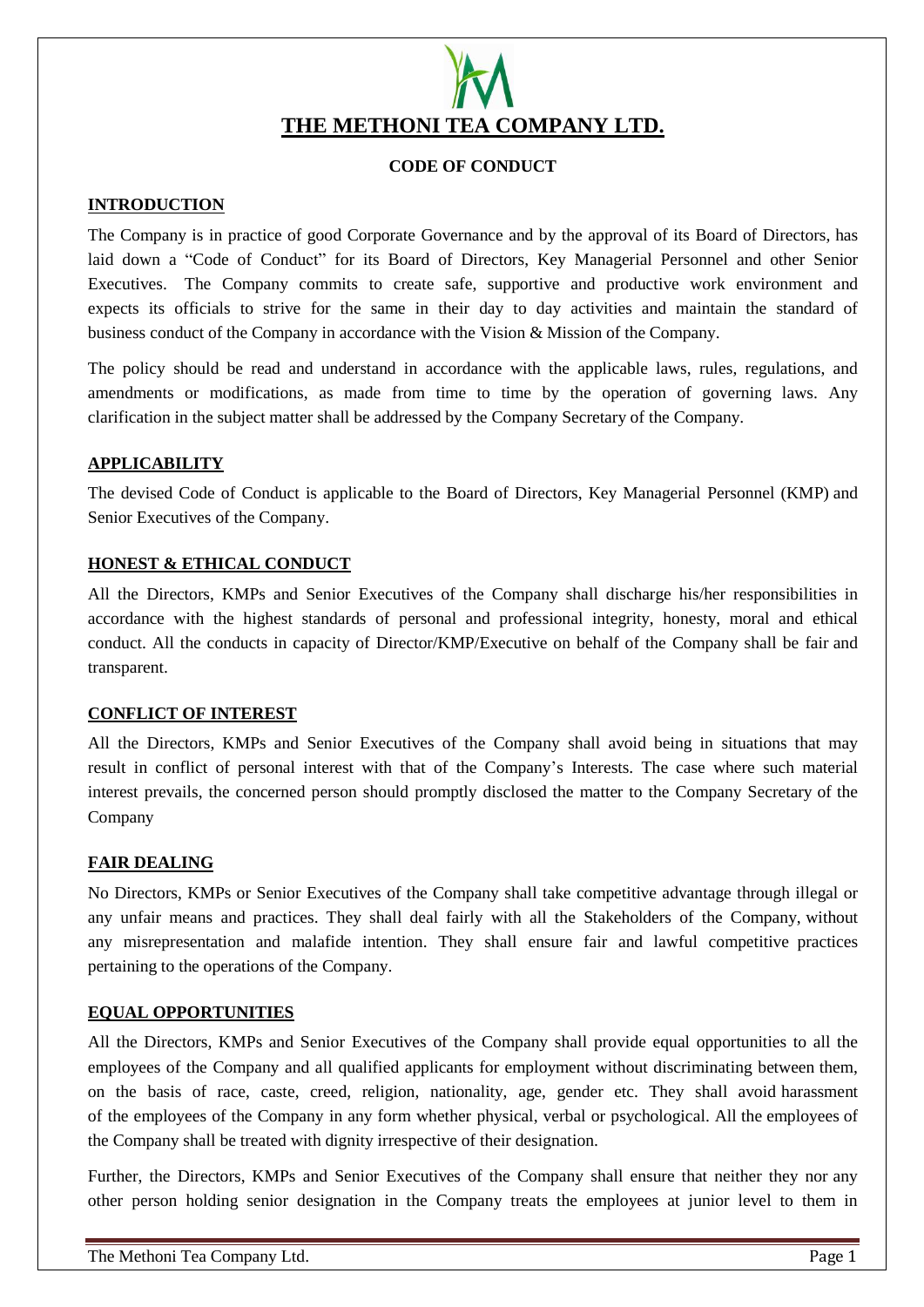disgraceful way or deal with them in any unacceptable manner, rather the junior employees shall also be considered as the important assets of the Organisation.

# **HEALTHY & SAFE WORK ENVIRONMENT**

The Company shall ensure maintenance of a healthy and safe work environment. The Directors, KMPs and Senior Executives of the Company shall ensure the safety measures for the personnel engaged at the Company's offices, tea estate and factories. They shall give respect to human being and human values and be committed towards improving working environment for Company's personnel.

Further, wasteful use of natural resources shall be prevented and the Company shall strive for economic, social and environmental sustainability in the process of production and sale of its products and services.

# **PROTECTION OF THE COMPANY'S ASSETS**

Every Director, KMP and Senior Executive of the Company shall ensure efficient utilization of the Company's funds, assets and properties and shall protect them from being misused. Assets include tangible assets such as equipment and machinery, systems, facilities, materials and resources, as well as intangible assets such as information technology and systems, proprietary information, intellectual property, and relationships with customers, suppliers and other stakeholders of the Company.

#### **ADHERENCE OF THE INDEPENDENT DIRECTORS**

All the Independent Directors of the Company shall discharge their duties in accordance with the terms and conditions, laid down by the Company for the said purpose, in accordance with the provisions of Companies Act, 2013 and the Listing Agreement.

#### **CONFIDENTIALITY**

Any information acquired during employment which is confidential to the Company should not be released, either during employment or subsequent to termination (by whatever means) to third parties without prior clearance from the Board of Directors of the Company unless required by law or by the rules of any stock exchange or regulatory body. All the Directors, KMPs and Senior Executives of the Company shall safeguard the confidentiality of all information received by them by virtue of their position.

Attention is also drawn to the requirements under the applicable regulations and the Company's prohibition of insider trading Code which concerns the disclosure of price sensitive information and dealing in the securities of the Company. Consequently one should avoid making any statements or performing any transactions that might risk a breach of these requirements without prior clearance from the Board.

#### **PROHIBITION ON MISUSE OF OPPORTUNITIES**

Every Director, KMP and Senior Executive of the Company are prohibited from using Corporate property, information and position for their personal gain. They shall not undertake any business opportunity which arises out of Corporate property, information and position and compete with the Company.

#### **DISCLOSURE**

The Company adheres to provide full, fair, accurate and timely disclosure in its accounts, reports and other documents that are required to be filed with, or submitted to any regulatory authority in accordance with governing laws. Accordingly, the Directors, KMPs and Senior Executives of the Company must ensure